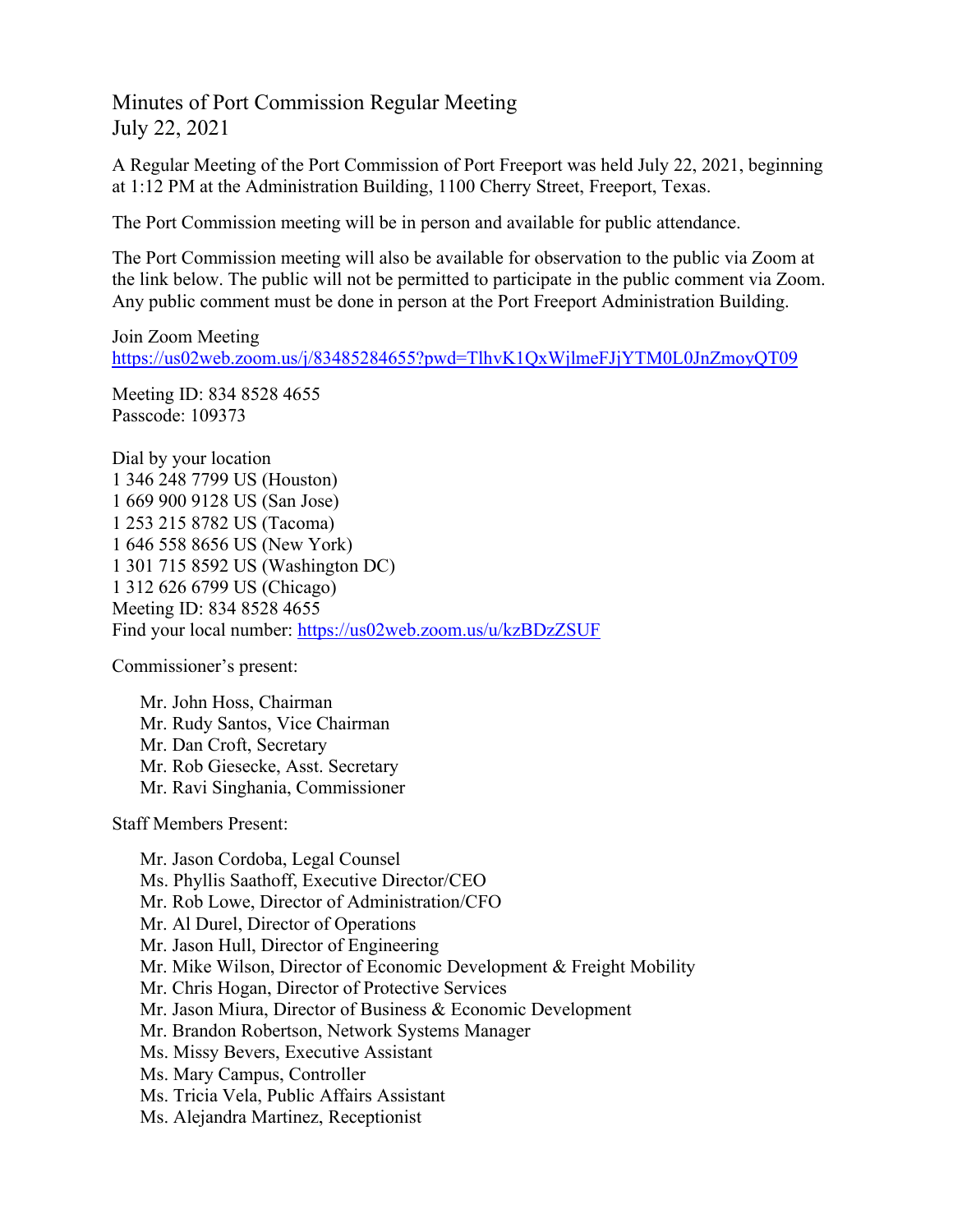Absent:

Mr. Shane Pirtle, Commissioner

Also, present:

Mr. Jason Foltyn, HDR Mr. Jason Mills, Terracon Mr. Mike Hayes, Texas Port Ministry Ms. Melanie Oldham

Commissioner Hoss stated the following information…

I will now open the meeting. Pursuant to the posted agenda this meeting is open to public attendance and will be attended by commissioners in person as well. For purposes of transparency and in the event a member of the public is unable to attend the meeting, the meeting is also being made available via Zoom as indicated on the agenda.

- 1. CONVENE OPEN SESSION in accordance with Texas Government Code Section 551.001, et. seq., to review and consider the following:
- 2. Invocation Mr. Mike Hayes, Texas Port Ministry
- 3. Pledge of Allegiance: U.S. Flag & Texas Flag
- 4. Roll Call Commissioner Hoss noted that all Commissioners were present with the exception of Commissioner Pirtle, who was absent.
- 5. Public Comment There were no public comments.

At this time, Mr. Cordoba explained why Commissioner Pirtle was not allowed to participate virtually in the meeting stating that in June, the board elected to conduct in person meetings. This was interpreted by legal counsel that it would be in person for the public and the Port Commission therefore, agendas were prepared based on that understanding. Moving forward, agendas will be prepared allowing flexibility to include virtual or in person attendance by both the Port Commission and the public.

6. Approval of minutes from the Regular meeting held June 24, 2021.

A motion was made by Commissioner Giesecke to approve the minutes as presented. The motion was seconded by Commissioner Santos with all Commissioners present voting in favor of the motion, and Commissioner Singhania abstaining due his absence from the June 24th meeting.

- 7. Receive reports from Executive Staff on activities and matters related to COVID-19 health safety matters, administrative affairs, financial results, facility engineering matters, operations and vessel activity, port safety matters, port security matters, Port tenant updates, USCOE, and other related port affairs.
	- A. Executive Director/CEO

Ms. Saathoff introduced Alejandra Martinez who joined Port Freeport as the new receptionist. She also noted that Public Affairs Manager Jessica Follett is transitioning to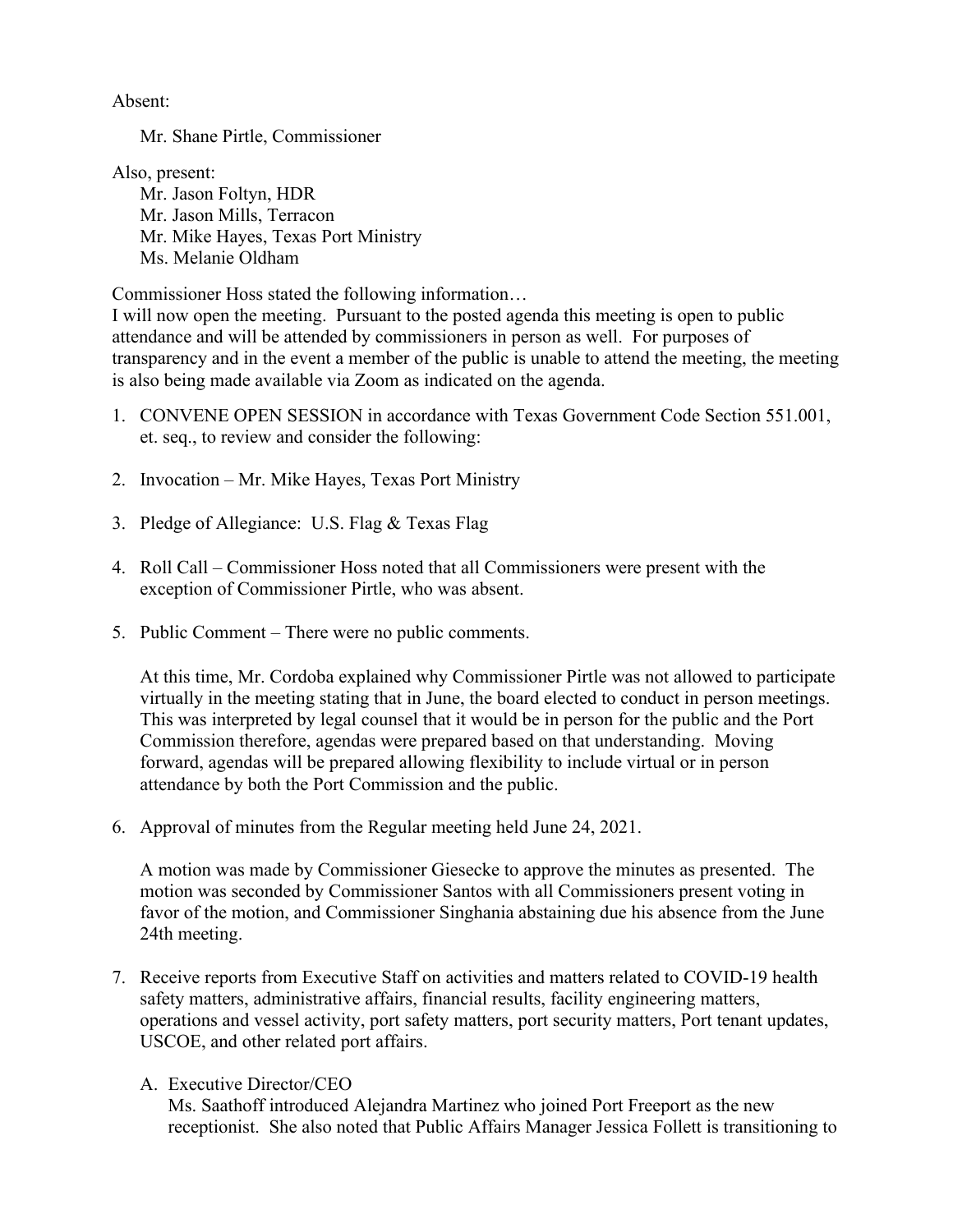her maternity leave. The channel project continues to advance with a couple more weeks left on Reach 3 dredging as well as the dredging beside the berth. The Reach 2 bids, which came in higher than expected, are still being evaluated by the Corps. The solar lights included in the stabilization project have been installed around the Dow Thumb and the Pilots have acknowledge the effectiveness of the lights during nighttime transit. Col. Vail joined the Port and Brazoria County for a meeting to discuss the Brazos River flood gates project which is in engineering and design phase and will take approximately two years to complete. Other discussion included managing the dredging of the San Bernard River and working out an Interlocal Agreement. Ms. Saathoff reported on the latest TPA meeting noting the association agreed to move forward with a new dues structure and the hiring of an executive director. Staff is continuing work with Freeport LNG regarding the installation of additional meters at the Jetties and on Surfside bridge with documents forthcoming which will include a letter agreement that formalizes Freeport LNG's intent to pay for installation of the meters as well as an agreement from NOAA and an revised agreement from Conrad Blucher Institute with Texas A&M Transportation Institute to handle maintenance once installed. Ms. Saathoff is now a member of the Brazoria County Petrochemical Council and attended the first meeting held earlier in the day. Commissioner Singhania confirmed the next CAP Meeting is August 17 and inquired if the Port will participate in the August 7 City of Freeport Kid Fest. He also inquired about the expansion of Hwy 36 to four lanes. Mr. Hull confirmed that TXDOT has received their permit from the Corps and will request bids next month.

## B. Chief Financial Officer

Mr. Lowe gave a presentation regarding the financial results for the month of June, and also briefed the Commission on the upcoming 2021 tax rate process. The annual rate setting process includes debt service and maintenance and operations in the total tax rate. The 2021 I&S rate will include 2019 GO Bond issuance payments as well as 2021 GO Bond issuance payments. The tax rate is applicable to the industrial and residential tax bases within the district and updated every year. He also refreshed the Port Commission on the Texas Property Tax Reform and Transparency Act of 2019 (SB2). The first rate is the *No New Revenue Tax Rate* (previously Effective) which is the total tax rate that would provide the same amount of revenue in the year before on properties taxed in both years and is generally equal to last year's taxes divided by the current taxable value of properties that were also on the tax roll last year. The second rate is the *Voter Approval Tax Rate* (previously Rollback) and is the required I&S Tax Rate plus either a 3.5% or an 8% (Special Taxing Unit) increase in the No New Revenue M&O Tax Rate. Special taxing units are taxing units with a proposed No New Revenue M&O Rate of less than 2.5 cents, Junior College Districts and Hospital Districts. The Port is not a special taxing unit at this time. Port Freeport's current M&O rate is .026657. Mr. Lowe noted the Board will always set the rate however, the methodology is dictated by the legislature. Mr. Lowe then shared the following *proposed* tax rate and budget schedule…

*August 10 – Publication of Tax Rates on Tax Office, Appraisal District and PF Websites August 12 – Review 2021 Tax Rate Calculation Worksheet results*

*August 26 – Take a record vote to propose 2021 tax rate August 26 – Conduct Budget Workshop*

*August 27 – Report proposed rate and results of vote to BC Tax Assessor-Collector*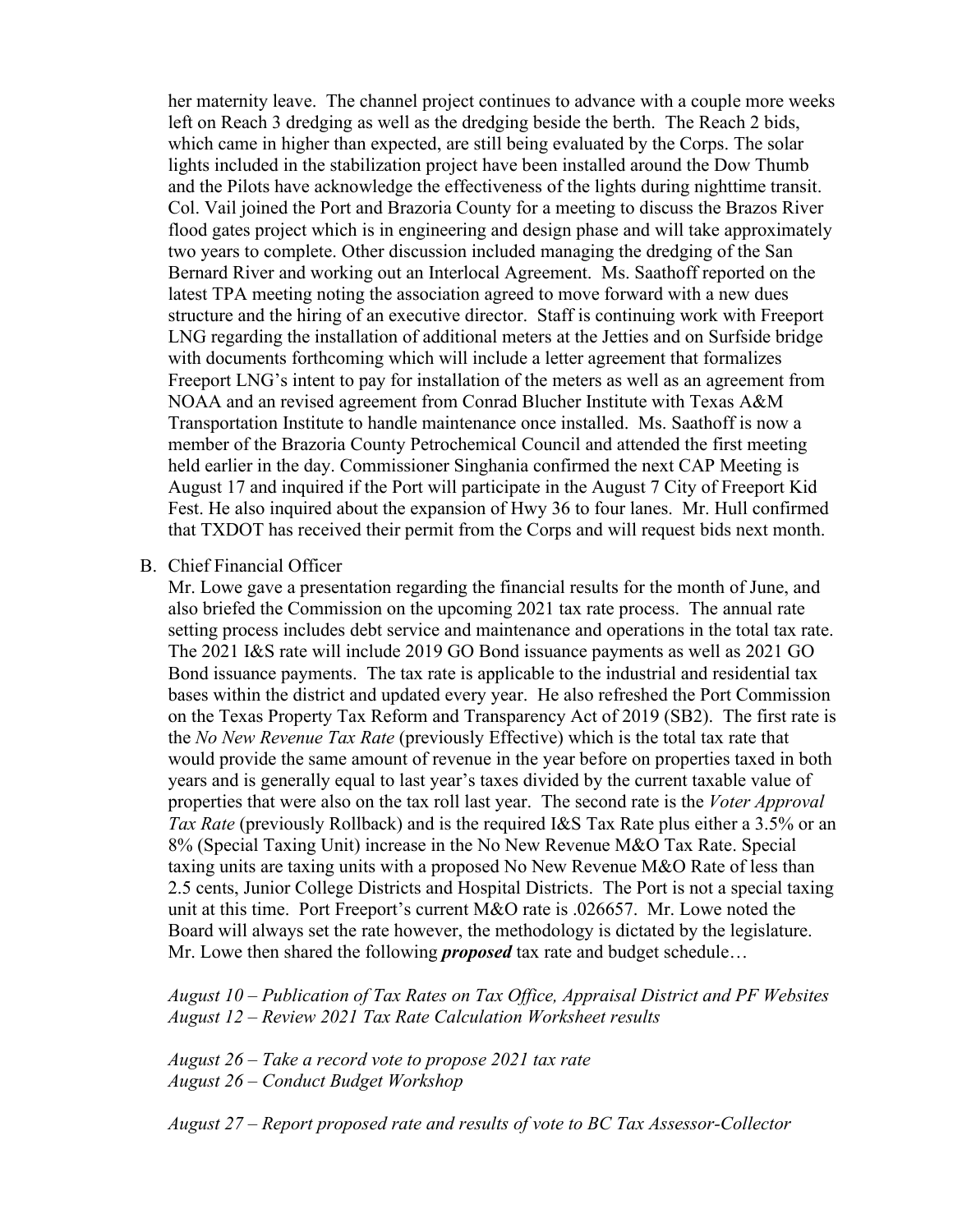*September 2 – BC Tax Assessor-Collector will publish either: Notice of voting on tax rate Notice of hearing on tax increase* 

*September 9 – Hold tax rate hearing if proposed rate is above no new revenue rate September 9 – Adopt 2020 tax rate September 9 – Adopt Budget* 

After discussing the schedule, the Commission elected to reserve the afternoon of September 2 should additional time be needed to discuss and finalize the budget for adoption on the 9th.

C. Director of Engineering

In addition to his written report, Mr. Hull shared a current photo of the Carolina dredging in front of Berth 8. He echoed Ms. Saathoff's comments earlier that Great Lakes anticipates the dredging of the channel to be complete August 7 and berth dredging August 12. Commissioner Singhania inquired about the amount of asbestos in remaining East End properties. Mr. Hull stated that asbestos testing will soon begin on the next round of demolition.

D. Director of Operations

Mr. Durel reported the vessel and cargo activity for June was very substantial with the Port handling 17 LNG vessels and 9 Ro/Ro vessels along with steel by vessel and barge. He noted that July looks to be a mirror image of June. Staff has recently been working with Customs, ILA, tenants, stevedores on improving the process of agriculture and CBP inspections of containers and cargo. With the activity increasing, all parties are working together to improve the efficiencies. June saw the first vessel for Seatrade with the next vessel due July 23 and will call the Port every two weeks. Mr. Durel also reported on staffing changes which include the departure of Meri Joy Brightwell, Customer Service Coordinator. Holly Soria has filled her position. Junior Martinez retired after 26 years with the Port. In addition to hurricane season preparedness, Mr. Hogan has been participating on conference calls related to COVID.

E. Director of Business & Economic Development

In addition to his written report, Mr. Miura noted that staff will be recommending a general rate adjustment to Port Freeport Tariff No. 005. Staff met with the Finance Advisory Committee to present proposed adjustments and schedule and will next meet with Port tenants and users to present same and receive feedback. Staff will then reconvene with the Finance Advisory Committee in September and then recommend approval of the adjustments to the Port Commission. If approved, the adjustments will be effective October 1, 2021. Mr. Miura also noted that July 13, the U.S. Bureau of Labor Statistics issued a report that there is a 5.4% year over year increase in CPI for June 2021.

- 8. Receive report from Commissioners on matters related to:
	- A. July 22 Finance Advisory Committee Commissioner Croft reported the committee received an update on the quarterly investment report, reviewed the fiscal year budget for revenues, reviewed adjustments to the Port Freeport tariff and had a brief discussion regarding the agenda item related to grants.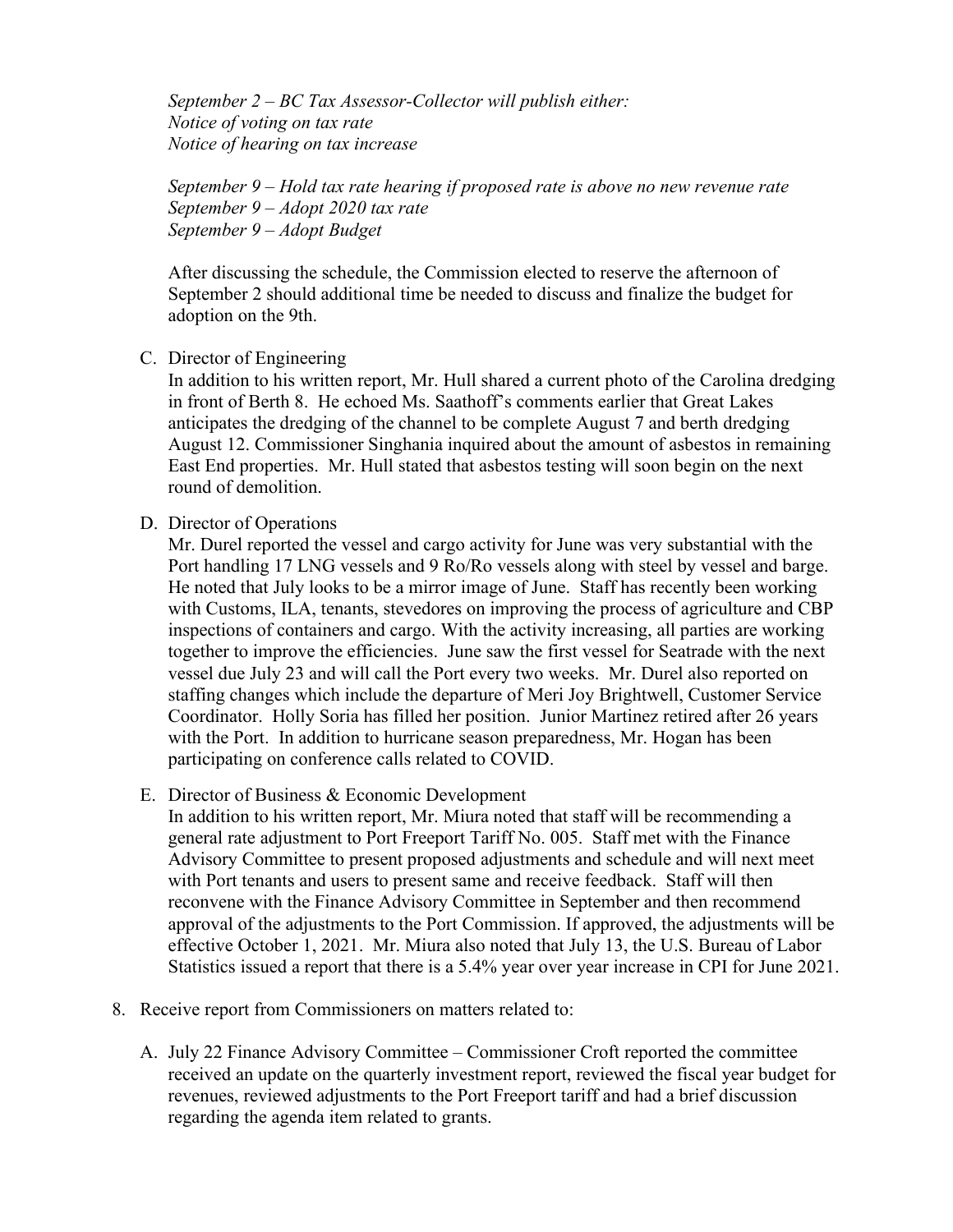B. Meetings and conferences attended, Port presentations and other related Port Commission matters.

Commissioner Santos reported attending the BCCA Meeting.

Commissioner Singhania reported attending the Alliance Industry Update.

Commissioner Hoss also reported attending the BCCA Meeting and Industry Update.

9. Approval of financial reports presented for the period ending June 30, 2021.

A motion was made by Commissioner Croft to approve financials as presented. The motion was seconded by Commissioner Giesecke with all Commissioners present voting in favor of the motion.

- 10. EXECUTIVE SESSION in accordance with Subchapter D of the Open Meetings Act, Texas Government Code Section 551.001, et. seq., to review and consider the following:
	- A. Under authority of Section 551.071 (Consultation with Attorney) for discussion regarding:
		- 1. Consultation with attorney to discuss potential litigation.
		- 2. Consultation with attorney to discuss potential litigation.
	- B. Under authority of Section 551.072 (Deliberation Concerning Real Property Matters) for discussion regarding:
		- 1. Discussion regarding the potential exchange, lease, or value of real property located in Freeport, Texas, including but not limited to the are known as the East End of Freeport and bordered by or adjacent to the following streets: FM1495; East 2<sup>nd</sup> Street; Terminal Street and East 8<sup>th</sup> Street in Freeport, Texas.
		- 2. The potential purchase, exchange, lease, or value of real property located at Port Freeport, including but not limited to the real property located at and contiguous to Berths 1, 2, 5 and 7.
		- 3. The potential exchange, lease, or value of real property located at Port Freeport, including but not limited to Parcels 14 and 43.
- 11. RECONVENE OPEN SESSION to review and consider the following:
- 12. Adoption of a resolution authorizing the submission of a PIDP grant application.
- 1. Mr. Miura stated that the Port engaged the Goodman Corporation to prepare a PIDP grant application. The application is near completion, and the resolution will authorize staff to submit the application on behalf of Port Freeport. Mr. Miura noted that the resolution states, "the Port seeks to pass a resolution to approve and authorize the submission of Port Infrastructure Development Program ("PIDP") grant application with a Port contribution of up to forty-one